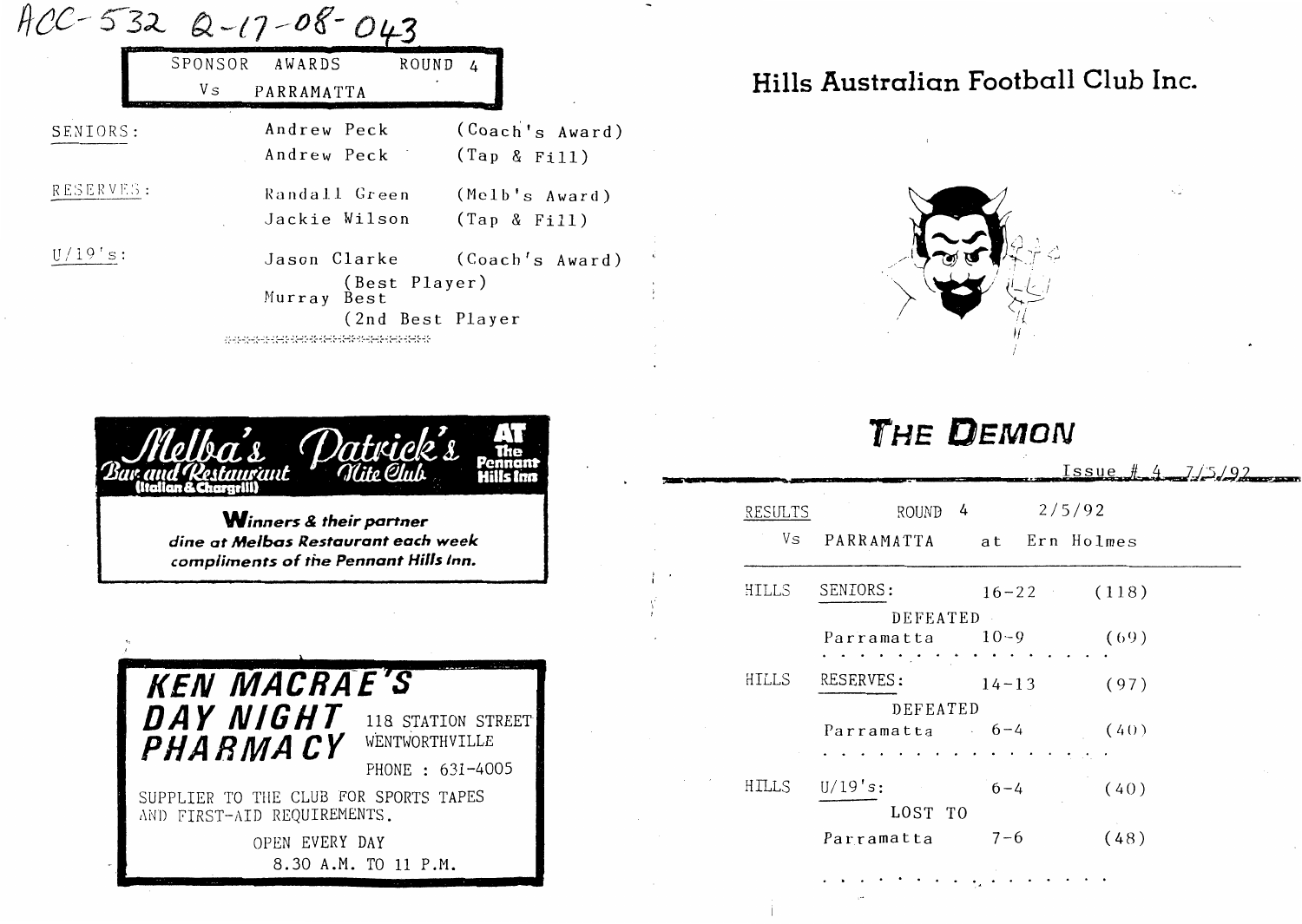# CONGRATULATIONS

The Committee and members of the Hills Football Club wish to convey their congratulations to Terry Donohoe in achieving his lOOth game this weekend with the Club.

# MEMBERSHIP FEES

Fees are now due and payable.

Non Player Fees \$40.00 Player Fees \$80.00

Under the by-Laws of the Club unfinancial members cannot play. It would be appreciated if you could oblige ASAP.

Any player encounting difficulties in paying PLEASE APPROACH A COMMITTEE MEMBER.

### \*\*\*\*\*\*\*\*\*\*\*\*\*\*\*\*

# SOCIAL

Sundays Fashion Parade at Patricks was enjoyed by all those who came along, though numbers could have been better.

A very special thanks to the models - Vanessa, Jackie, Sue, Shirley Leanne, Ian Mick and Wayne.

TALENT QUEST NIGHT - 3rd JULY

Players and members encouraged to participate in a fun night.

Tickets are now being printed. - available end of May. More details from Lori or Vanessa.

### \*\*\*\*\*\*\*\*\*\*\*\*\*\*\*\*\*\*\*\*

Thank you to Terry James for his donation of one carton of beer to the club.

| PLAYER PROFILE         | DAVID "The Devil" METCALFE(14                                                                                                                   |
|------------------------|-------------------------------------------------------------------------------------------------------------------------------------------------|
| Place of Birth         | ፡<br>Maitland NSW 14/9/67                                                                                                                       |
| Occupation             | Sheet Metal Worker (Looking)<br>$\ddot{\phantom{a}}$                                                                                            |
| Married : Children     | N <sub>O</sub><br>YES<br>$\ddot{\cdot}$                                                                                                         |
| Favourite TV Shows     | Sevens Match of the Day                                                                                                                         |
| Fav. Entertainers      | $\ddot{\cdot}$<br>Jimmy Barnes                                                                                                                  |
| Fav. Foods             | Anything - Long as I don't cook<br>$\ddot{\cdot}$                                                                                               |
| Fav. Drinks            | Tooheys 01d<br>$\ddot{\cdot}$                                                                                                                   |
| Weekly Activities      | Football, Football, Football<br>$\ddot{\cdot}$                                                                                                  |
| 11<br>Training Program | :<br>2 Nights Hills + 1 Rep.                                                                                                                    |
| Football Background    | : Warners Bay Newcastle 10 yrs<br>(180 plus Senior Games)                                                                                       |
| Favoured Position      | Centre                                                                                                                                          |
| First Senior Game      | Warners Bay 1984 (16 yrs 01d)<br>$\ddot{\cdot}$                                                                                                 |
| Football Highlights    | Warners Bay Grand Finals<br>1988, 1990 and 1991<br>Captain winning Newcastle Rep<br>side in Country Champs 1991<br>3 Club Best & Fairest Awards |
| Football Lowlights     | ÷<br>Losing Grand Finals                                                                                                                        |
| Football Aspirations   | Sydney Rep side-Hills G/Final                                                                                                                   |
| Favourite Pastime      | Quiet day at Broadmeadow                                                                                                                        |
| Dislikes               | Losers and Losers attitudes                                                                                                                     |

# LEND LE*I*SE **DEVELOPMENT**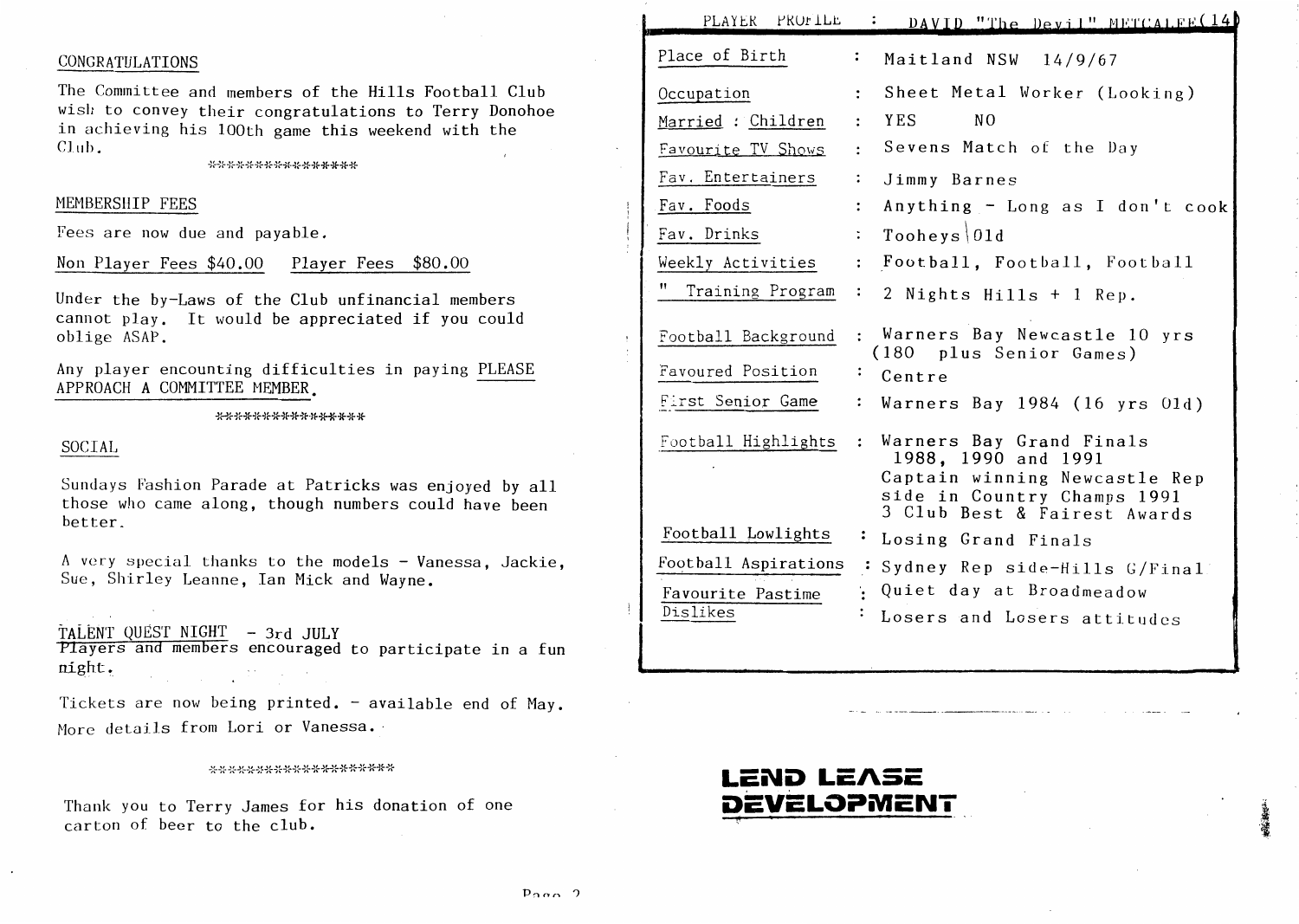# TWENTY YEARS AGO

April 21st 1972 was the first round in the inaugural season of the NSWAFL second division competition.

Winners on the opening day were Uni of NSW over Combined Services, Sydney University against Pennant Hills and Warringah defeated Bankstown.

It didn't take long for Combined Services to have a win, doing so the following week. Pennant Hills had their first win the week after that, but Banks town Sports had to wait until July before they broke their duck.

The tough Newtown side of ten known as the "Blood and Bandages" in those their heady, days.

Pennant Hills had a different epithetin their early years as well, the snappy and catchy "Green and Gold Kangaroos".

1972 was the centenary year of the introduction of umpires to the game.

\*\*\*\*\*\*\*\*\*\*\*\*\*\*\*\*\*\*\*



# **MANAHAN'S QUALITY BUICHERY** SHOP 10, STOCKLAND MALL,

BAULKHAM<sup>-</sup>HILLS PHONE 639 8999

| P             | W | L            | For | Agst | %age   | Points | Ladder<br>Pos. |
|---------------|---|--------------|-----|------|--------|--------|----------------|
| Seniors<br>4  | 2 | 2            | 473 | 361  | 131.02 | 8      | 3              |
| Reserves<br>4 | 3 | $\mathbf{1}$ | 282 | 231  | 122.08 | 12     | 2              |
| U'19s<br>4    | 3 |              | 416 | 142  | 292.96 | 12     | 2              |

Stats: David Ballantyne

| LEADING GOALKICKERS |              | $-$ ROUND # 4     |                         |
|---------------------|--------------|-------------------|-------------------------|
| SENIORS             |              | Simon Palmer      | 5                       |
|                     |              | David Brown       | 3                       |
|                     |              | Ian Sherrin       | $\overline{\mathbf{3}}$ |
|                     |              | Mark Bayne        | 3                       |
| RESERVES :          |              | Matt Hayman       | 4                       |
|                     |              | Mick Langford     | -3                      |
| $U/19$ 's           | $\mathbf{L}$ | Blair Hatherley 3 |                         |
|                     |              |                   |                         |

# ITEM OF INTEREST

*THE DEMONS* 

 $A \text{FTER} \dots \text{Round}$ #4

Former Demon Russell Lieschke showed his football toughness was no fluke with a credible 139 p1ace in last weekends "Forster Triathlon Ironman" (7l4 entries)

Russell covered the 326 kph (4 kl swim, 280 kl cycJ.e leg and a full 42kl marathon) in 10 hrs 14 min 30 secs.